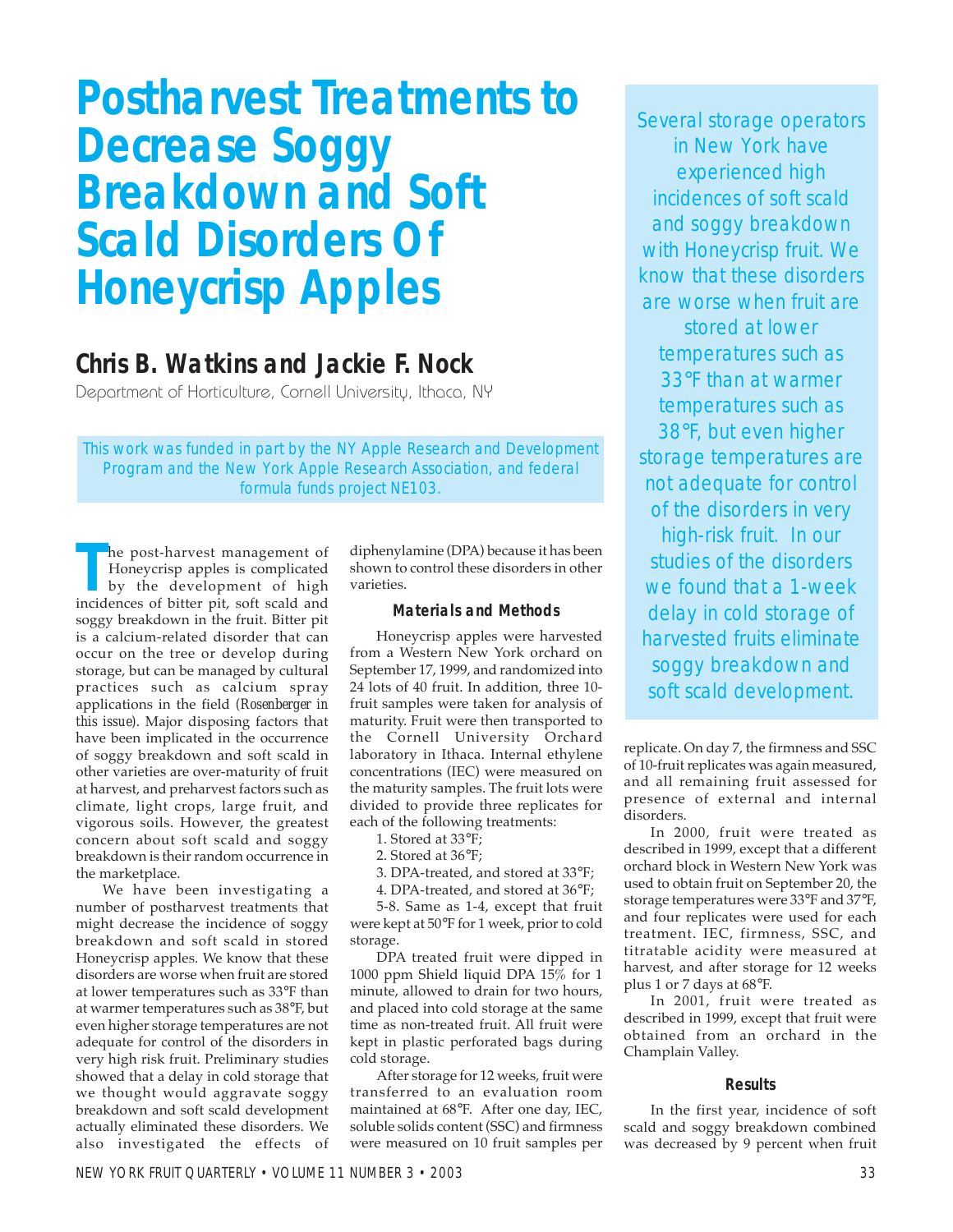were stored at 36°F compared with 33°F, or treated with DPA before storage at 33°F (Table 1A). Without a delay treatment of one week at 50°F, the lowest disorder incidence occurred in fruit kept at 36°F after DPA treatment. However, soft scald and soggy breakdown incidences were markedly reduced by a week at 50°F, and averaged less than 1 percent, irrespective of prior DPA treatment or subsequent storage temperature.

Bitter pit incidence was not affected by storage temperature or DPA treatment, but averaged 25 percent in fruit kept for a week at 50°F compared with 14 percent in fruit without a pre-storage delay (Table 1A). Decay incidence (17 percent overall) was relatively high in fruit after storage, but was not affected by any treatment (data not shown).

Overall, in 2000, the incidence of soft scald and soggy breakdown combined was reduced by higher storage temperatures and by delays at 50°F before cold storage, and by delay at 33°F but not at 37°F (Table 1B). Soggy breakdown incidence was reduced by DPA, but only when no delay treatment was applied. Bitter pit incidence was higher at 37°F than at 33°F, and after delay treatment. The highest incidence occurred in fruit of the elay treatment stored at 37°F. However, DPA reduced bitter pit incidence at 37°F but not 33°F. Decay incidence averaged 5 percent and was not affected by any treatment (data not shown).

Quality of stored fruit was assessed in 1999 by measuring flesh firmness and soluble solids contents of the fruit (data not shown). These averaged 15.8 lb and 13.3 percent, respectively, and were not affected by treatment or shelf life of 1 or 7 day at 68°F after storage (data not shown). IEC were measured only after 1 day at 68°F after removal from storage. Fruit kept at 36°F had 68 ppm ethylene compared with 53 ppm in fruit kept at 33°F (P=0.031), and 69 ppm in DPAtreated fruit compared with 60 ppm in control fruit (P=0.009). No effect of delay treatment was detected. An interaction between temperature and delay was detected however (P=0.019); IECs in fruit kept at 50°F before storage were higher (75 ppm) and lower (45 ppm) than fruit without a delay treatment (average of 60 ppm) when stored at 36 or 33°F, respectively.

A detailed analysis of treatments on fruit quality was also performed in 2000 (Table 2). Firmness was not affected by any factor. Soluble solids contents were

#### **TABLE 1**

**Incidence of soft scald, soggy breakdown and bitter pit in Honeycrisp apples either untreated or treated with 1000 ppm DPA, and stored immediately or after a week at 50**°**F, at 33**°**F or 36**°**F (1999), and 33**°**F or 37**°**F (2000) for 12 weeks plus 7 days at 68**°**F.**

| A. 1999<br><b>Treatment</b> | Soft scald and soggy<br>breakdown (%) | <b>Bitter pit</b><br>$(\%)$ |  |
|-----------------------------|---------------------------------------|-----------------------------|--|
| $33^\circ F$                | 28                                    | 14                          |  |
| $36^{\circ}F$               | 19                                    | 11                          |  |
| $33^{\circ}F + DPA$         | 19                                    | 11                          |  |
| $36^\circ F + DPA$          | 8                                     | 18                          |  |
| $33^{\circ}F +$ delay       | $\overline{2}$                        | 20                          |  |
| $36^{\circ}F +$ delay       | 0                                     | 34                          |  |
| $33^{\circ}F + DPA + delay$ | $\Omega$                              | 17                          |  |
| $36^{\circ}F + DPA + delay$ | 0                                     | 27                          |  |

| B. 2000<br><b>Treatment</b> | Soft scald<br>$(\%)$ | Soggy<br>breakdown (%) | <b>Bitter pit</b><br>$(\%)$ |
|-----------------------------|----------------------|------------------------|-----------------------------|
| $33^\circ F$                | 13                   |                        | 8                           |
| 37°F                        | 0                    |                        | 13                          |
| $33^{\circ}F + DPA$         | 13                   | 3                      | 5                           |
| $37^{\circ}F + DPA$         | 0                    |                        | 5                           |
| $33^\circ$ F<br>+ delay     | 0                    |                        | 13                          |
| $37^{\circ}$ F<br>+ delay   | 0                    |                        | 40                          |
| $33^{\circ}F + DPA + delay$ | 3                    |                        | 22                          |
| $37^{\circ}F + DPA + delay$ |                      |                        | 13                          |

### **TABLE 2**

**Firmness, soluble solids content, and titratable acidity of Honeycrisp apples either non-treated or treated with 1000 ppm DPA, stored immediately, or after a week at 50**°**F, at 33**°**F or 37**°**F after storage for 12 weeks plus 7 days. (2001)**

| <b>Effects</b> |                      | <b>Firmness</b><br>(lb) | Soluble solids<br>$(\%)$ | <b>Titratable acidity</b><br>(% malic acid) |
|----------------|----------------------|-------------------------|--------------------------|---------------------------------------------|
| Temperature    | $33^\circ F$<br>37°F | 12.2<br>12.3            | 11.9<br>11.6             | 0.233<br>0.239                              |
|                | Significance         | <b>NS</b>               | $* *$                    | <b>NS</b>                                   |
| <b>DPA</b>     | ٠                    | 12.2                    | 11.8                     | 0.237                                       |
|                | $+$                  | 12.3                    | 11.7                     | 0.235                                       |
|                | Significance         | <b>NS</b>               | <b>NS</b>                | <b>NS</b>                                   |
| Delay          | ٠                    | 12.2                    | 11.7                     | 0.230                                       |
|                | $+$                  | 12.3                    | 11.7                     | 0.242                                       |
|                | Significance         | <b>NS</b>               | <b>NS</b>                | $\star$                                     |
| Shelf life     | 1 day                | 12.3                    | 11.7                     | 0.255                                       |
|                | 7 days               | 12.2                    | 11.7                     | 0.217                                       |
|                | Significance         | <b>NS</b>               | <b>NS</b>                | ***                                         |

lower in fruit stored at 37°F than at 33°F. Informal tasting of fruit, however, could not detect any differences between treatments, and the importance of the small treatment effects on soluble solids and titratable acidity is uncertain.

#### **Discussion**

Low storage temperature increases the incidence of soft scald and soggy breakdown in Honeycrisp apples, consistent with the view that these disorders are low temperature injuries. Injury risk for Honeycrisp, therefore,

could be reduced by using warmer storage temperatures, e.g. 36-37°F. However, only relatively low volumes of fruit are available because production is still limited. Separate storage facilities to those maintained at 32°F to maintain quality of other varieties in air storage are not always a realistic option, and increasing storage temperatures would compromise quality of the other varieties. In addition, even higher storage temperatures do not control soft scald in fruit that are highly susceptible to development of the disorder.